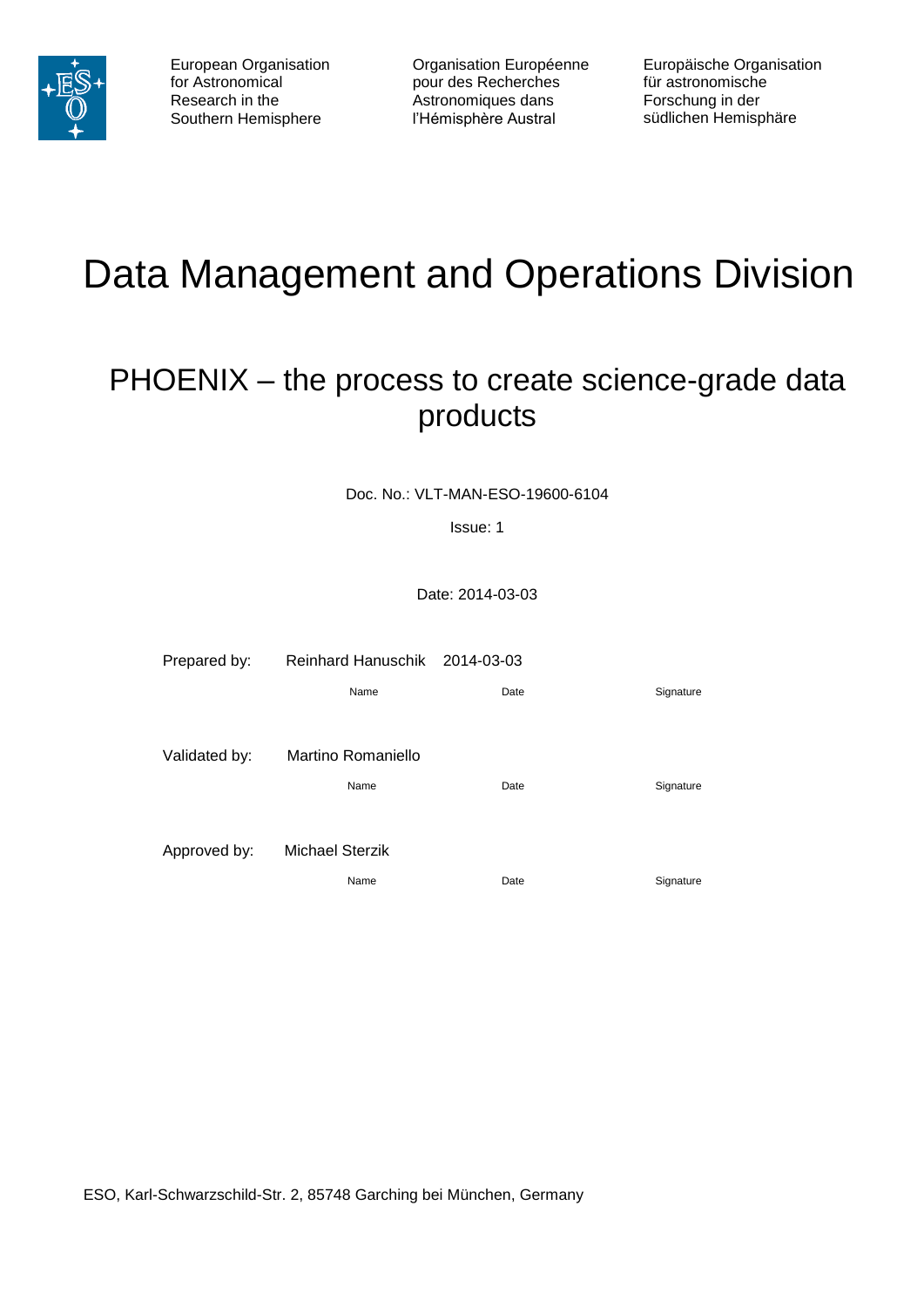

# **CHANGE RECORD**

| <b>ISSUE</b> | DATE       | SECTION/PARAGRAPH<br>AFFECTED | <b>REMARKS</b>                                                                                                                          |
|--------------|------------|-------------------------------|-----------------------------------------------------------------------------------------------------------------------------------------|
| 1.0          | 2014-03-03 | new document                  | Originated from Internal Memo "Largely<br>automated science processing<br>(working title: <i>phoenix</i> )" R. Hanuschik,<br>2012-05-10 |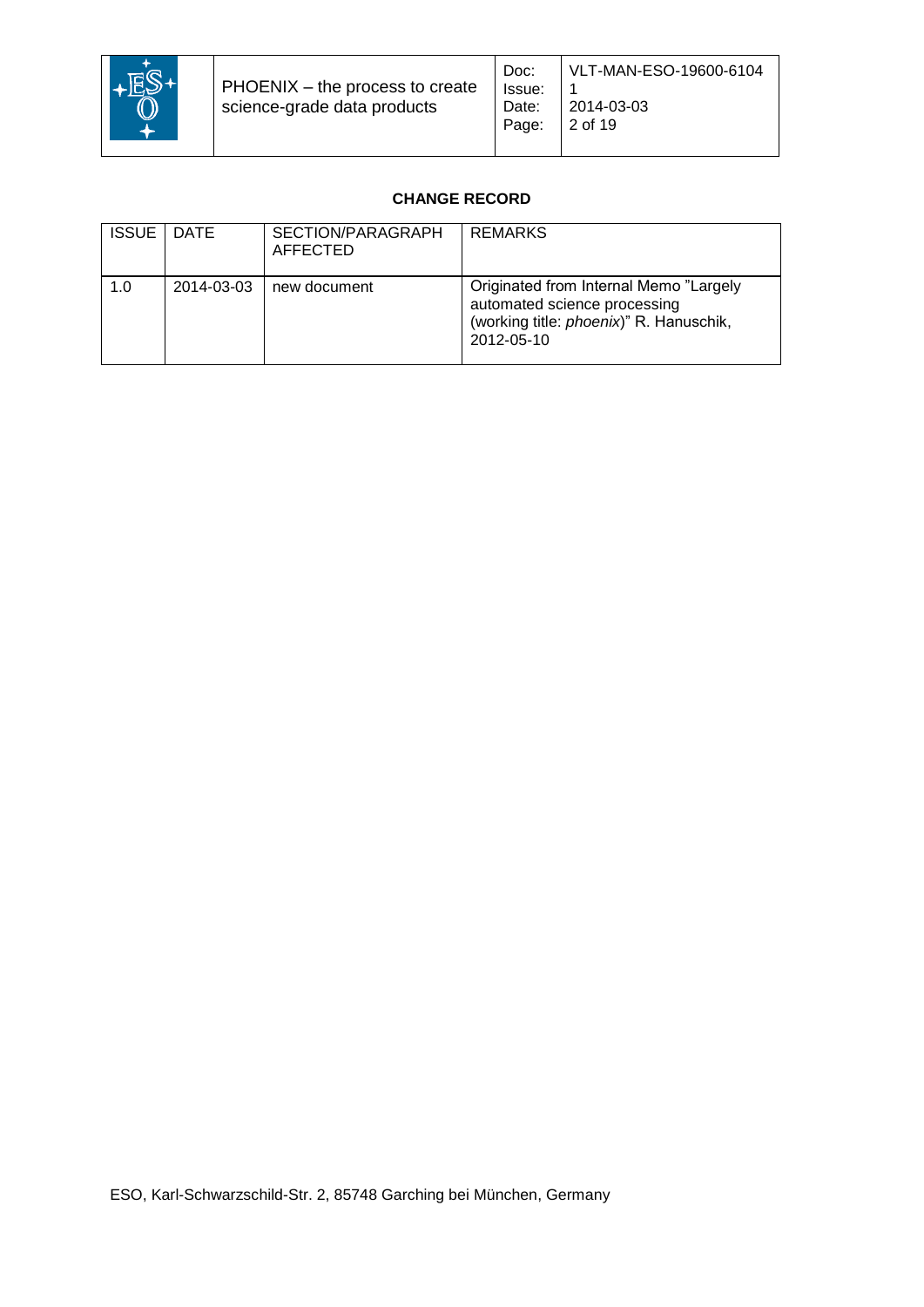

# **TABLE OF CONTENTS**

| $\mathbf 1$    |      |  |
|----------------|------|--|
|                | 1.1  |  |
|                | 1.2  |  |
|                | 1.3  |  |
|                | 1.4  |  |
| $\overline{2}$ |      |  |
| 3              |      |  |
|                | 3.1  |  |
|                | 3.2  |  |
| $\overline{4}$ |      |  |
|                | 4.1  |  |
|                | 4.2  |  |
|                | 4.3  |  |
|                | 4.4  |  |
|                | 4.5  |  |
|                | 4.6  |  |
|                | 4.7  |  |
|                | 4.8  |  |
|                | 4.9  |  |
|                | 4.10 |  |
| 5              |      |  |
| 6              |      |  |
| $\overline{7}$ |      |  |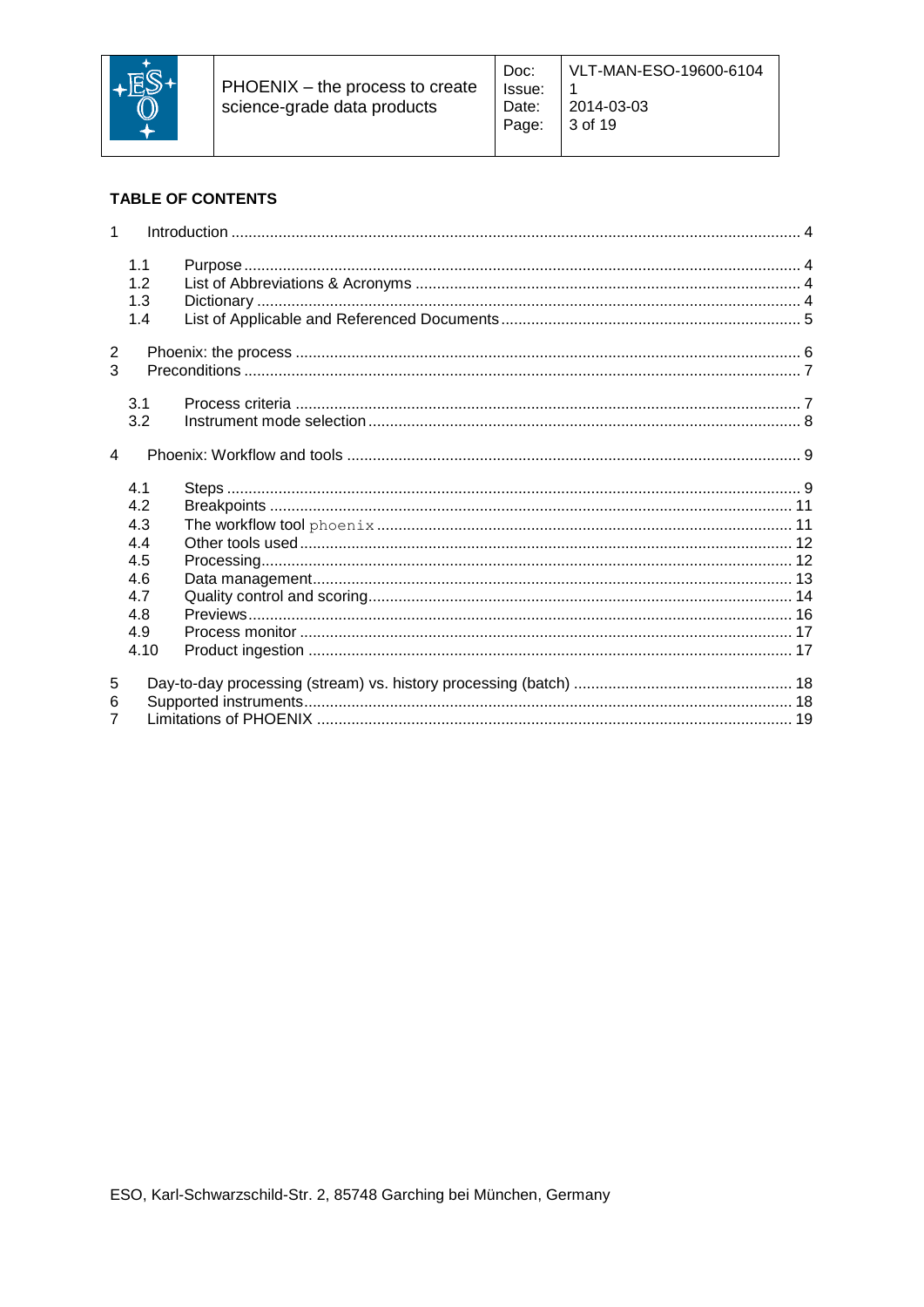

# PHOENIX – [the process to create](#page-0-0) science-grade [data products](#page-0-0)

Doc:

#### <span id="page-3-0"></span>**1 Introduction**

#### <span id="page-3-1"></span>**1.1 Purpose**

This document describes the PHOENIX process. It has been created and maintained by the QC group. PHOENIX produces quality-controlled science-grade products and offers them to the community via the phase 3 archive interface.

#### <span id="page-3-2"></span>**1.2 List of Abbreviations & Acronyms**

| AB          | <b>Association Block</b>                                                                               |
|-------------|--------------------------------------------------------------------------------------------------------|
| <b>ASG</b>  | Archive Science Group                                                                                  |
| <b>DFS</b>  | Data Flow System                                                                                       |
| <b>EDP</b>  | External data product                                                                                  |
| <b>IDP</b>  | Internal data product                                                                                  |
| <b>NGAS</b> | Next-generation archive system: the ESO archive for science and calibration data<br>(raw and products) |
| PI          | Principal Investigator (the owner of a programme or a run)                                             |
| <b>PSD</b>  | <b>Pipeline Systems Department</b>                                                                     |
| QCG         | <b>Quality Control Group</b>                                                                           |
| <b>SDP</b>  | Science Data Products Group                                                                            |

#### <span id="page-3-3"></span>**1.3 Dictionary**

**Association Block (AB)** - text file that contains all the information required to process a selfconsistent set of input raw files. In the PHOENIX context, historical science ABs are downloaded from the central QC repository (on the QC web server *qcweb*) and processed by the pipeline.

dfos (data flow operations system) – set of workflow tools used by QCG to control data flow operations

**PHOENIX** – the process to create quality-controlled science products. PHOENIX is not an acronym but a name, reminding of a process which had been terminated but has been revived, with better performance and improved usefulness.

*phoenix* – the name of the workflow tool supporting the PHOENIX process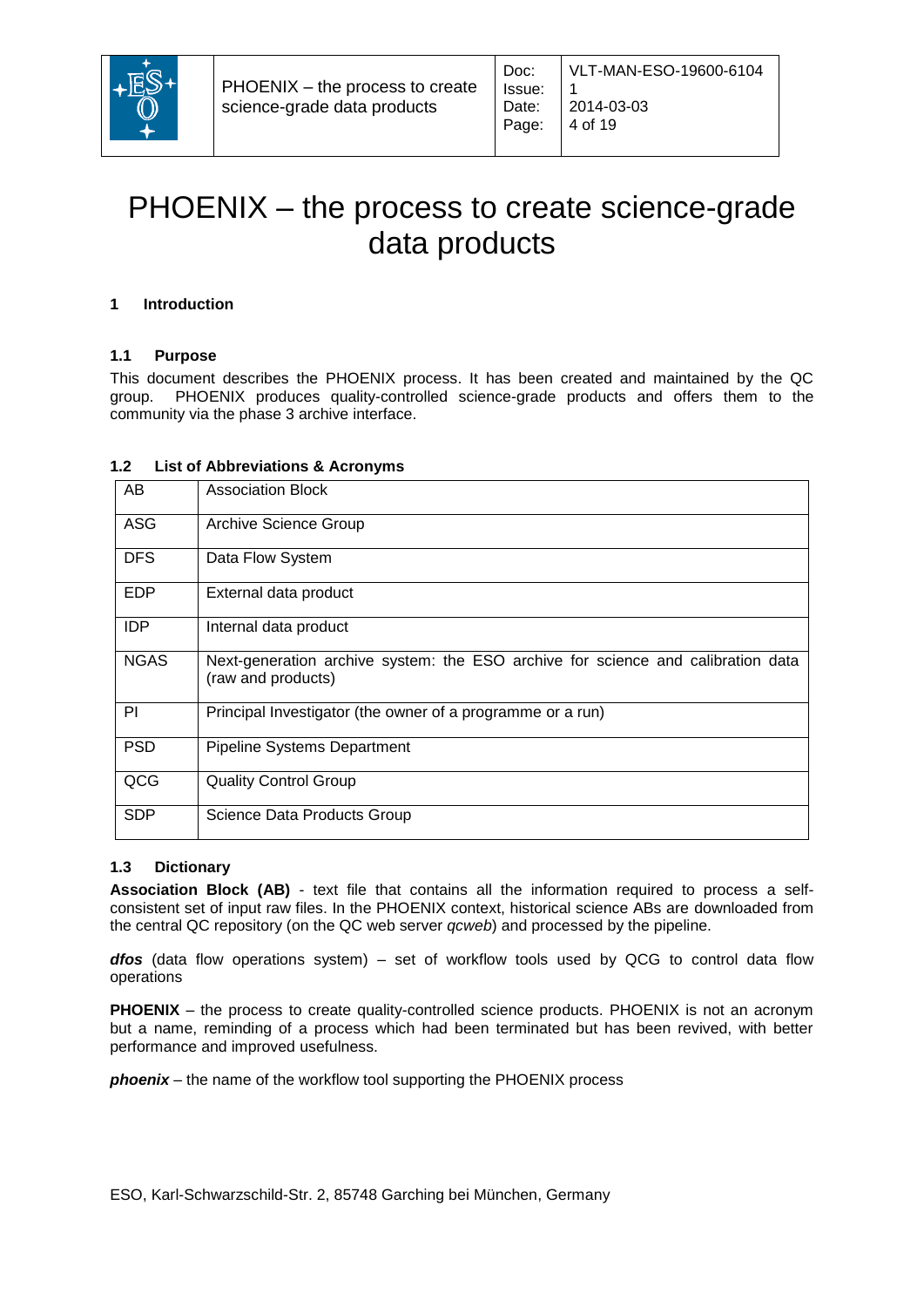

*PI packages* – data packages created by QCG until September 2011 in which all data related to a specific run (raw and product, calibration and science) were delivered to the PI.

# <span id="page-4-0"></span>**1.4 List of Applicable and Referenced Documents**

[1] Generation and SAF Publication of Internal Data Products: Deployment Plan. VLT-PLA-ESO-19300-6075, M. Romaniello et al., 2014-02-14

[2] PHOENIX-XSHOOTER automatic science reduction. Report from the exploration phase (dry runs). R. Hanuschik, 2014-02-11

[3] UVES-Echelle IDP release description, version 1.1. R. Hanuschik, 2013-12-06, [http://www.eso.org/sci/observing/phase3/data\\_releases/uves\\_echelle\\_v1.1.pdf](http://www.eso.org/sci/observing/phase3/data_releases/uves_echelle_v1.1.pdf)

[4] "Science data products standard", GEN-SPE-ESO-33000-5335. Version 5, 2013-01-11, <http://www.eso.org/sci/observing/phase3/p3sdpstd.pdf>

[5] "DFO handbook", VLT-SPE-ESO-19600-3986. Version 4.0, R. Hanuschik, 2012-07-02.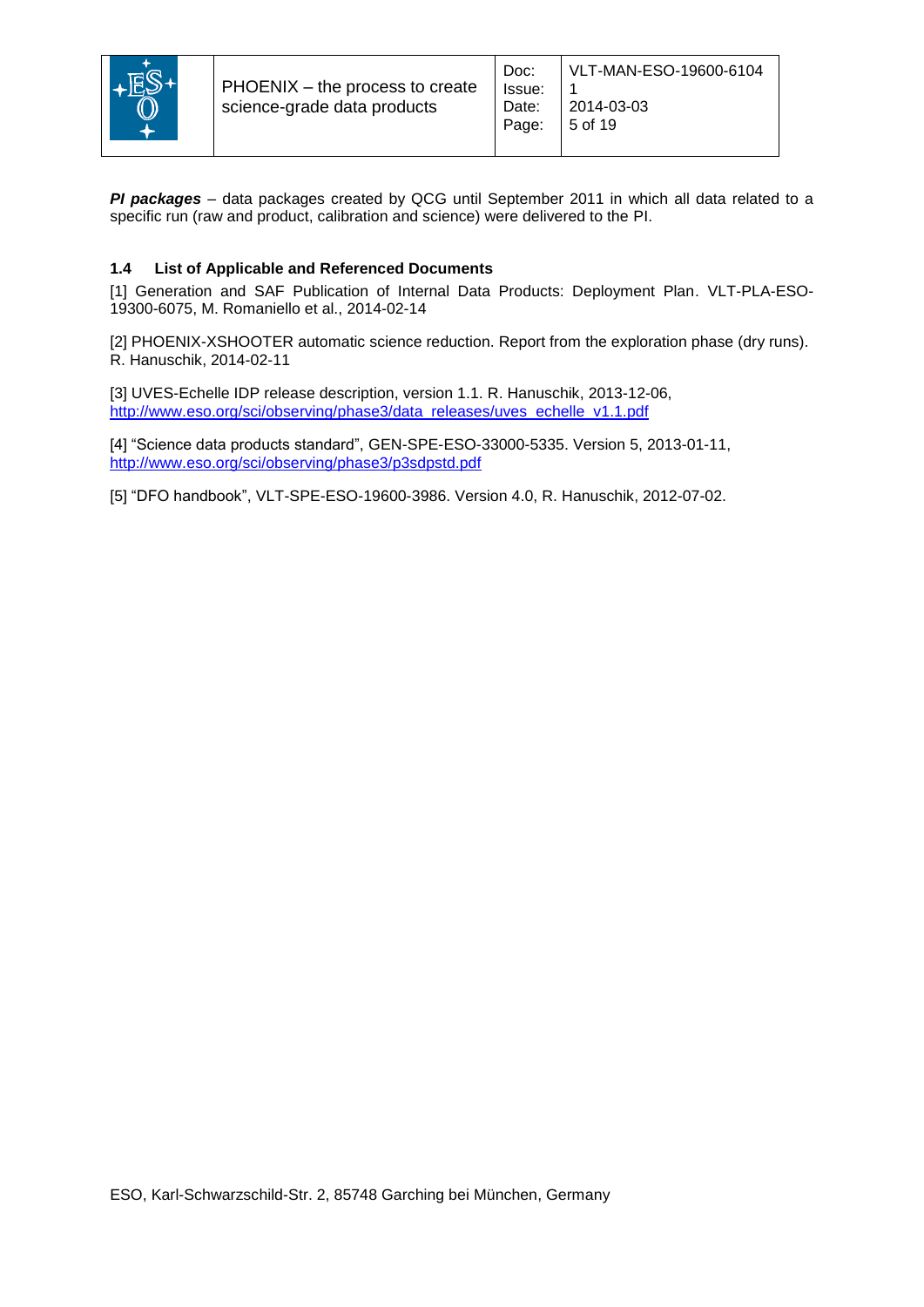

#### <span id="page-5-0"></span>**2 Phoenix: the process**

PHOENIX is the process created and maintained by the QC group to produce quality-controlled science-grade pipeline products and to offer them to the community via the phase-3 archive interface. These internally produced data products are called IDPs (*Internal Data Products*). The phase-3 archive interface is also fed with a second type of products, the *External Data Products* (EDPs) mandatorily provided by PIs of Public Surveys or Large Programmes and open to other contributors as well.

The PHOENIX process replaces an older process in which the QC group processed science data and delivered them in *PI packages* to the users (PIs), along with raw and processed calibrations. The main reason for terminating the old process was that it was felt that the product quality not always matched the user's expectations. Also, it was not possible to deliver these science products to the whole community.

It was decided to create a new process for science products, focussing on known quality and therefore on science-grade pipelines. Rather than attempting to achieve completeness across all instruments, the new process is focussing on selected instrument modes<sup>1</sup>. The new science products are available to all users while respecting the proprietary restrictions inherited from the corresponding raw files, as per ESO policy.

This new process is called PHOENIX and is in place since November 2013, with the creation of the UVES data stream by the Quality Control Group.

The differences between the old and the new process are:

- only selected instruments (or instrument modes) are supported by PHOENIX;
- the PHOENIX process feeds an archive IDP stream (internal data products), through which the data products become available in principle to any archive user<sup>2</sup>;
- the PHOENIX process is much more efficient and to a large extent automatic;
- it can support multiple (re-) processing.

PHOENIX is not an acronym but a name for a process which had been terminated but has been revived, with better performance and improved usefulness.

 $^1$  A more complete coverage across instruments is achieved with the interactive reflex workflows.

 $2$  The IDPs follow the ESO access policy: after the end of the proprietary period they are public to anyone, while before their access is restricted to the PI.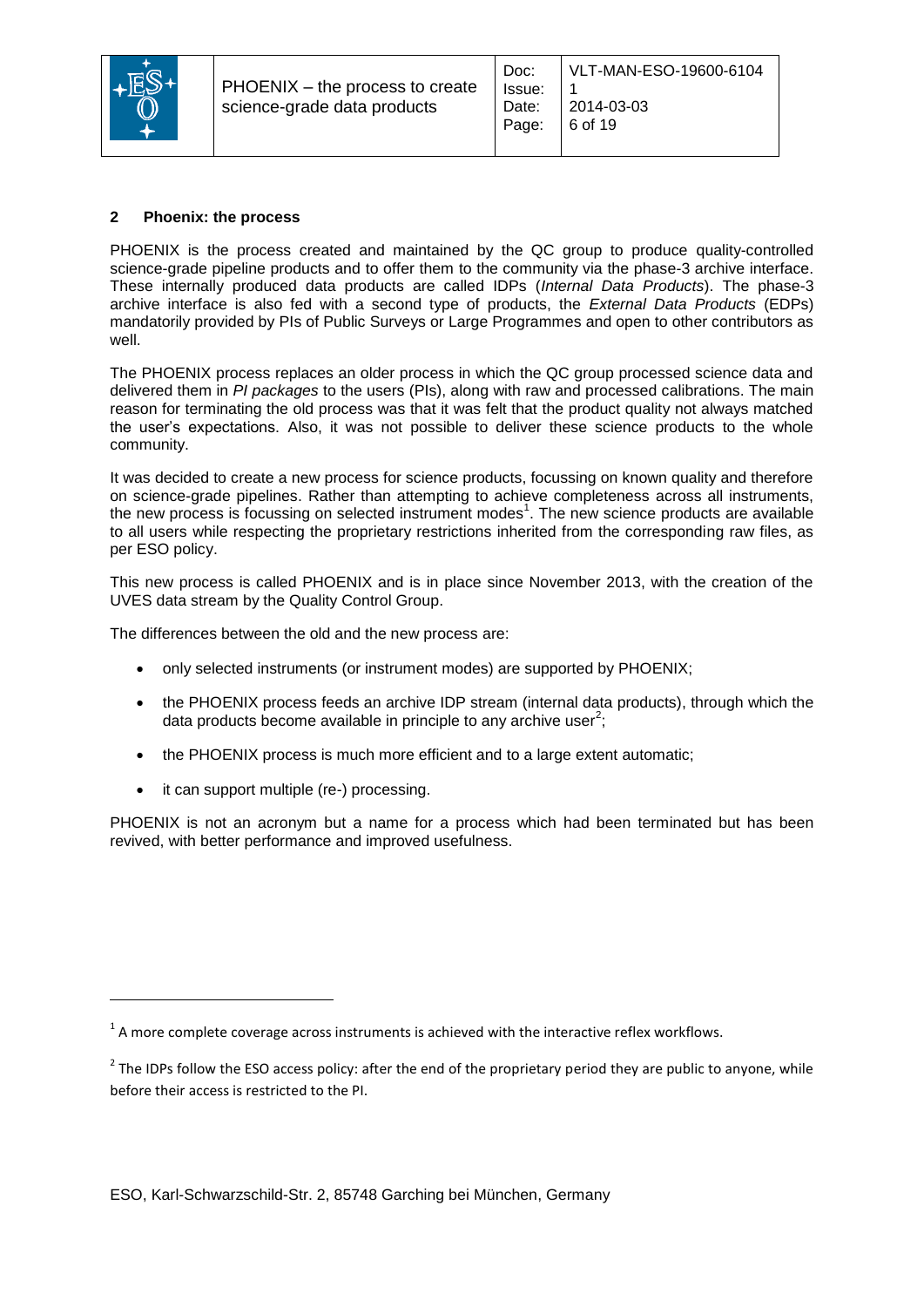



<span id="page-6-2"></span>Figure 1. Components and groups contributing to the IDP workflow produced with PHOENIX.

### <span id="page-6-0"></span>**3 Preconditions**

#### <span id="page-6-1"></span>**3.1 Process criteria**

For an instrument mode to be selected for PHOENIX processing, a number of criteria must apply (see also [Figure 1\)](#page-6-2).

- A certified pipeline must exist. The certification is done by the Science Data Products Group (SDP) in close collaboration with the Pipeline Systems Department (PSD). They normally review the algorithms used by the pipeline recipes and the calibration plan. The error propagation needs to be supported from the calibration data up to the final products. Usually the science products have to come in physical units. If a pipeline matches these criteria, it is called science-grade and qualifies for the PHOENIX process.
- Master calibrations must be available for the history of the considered instrument mode. The creation of master calibration by QCG involves a certification process for the calibrations. Effectively this process takes into account all kinds of interaction like analyzing trends, investigating issues, communication with Paranal staff. Once certified, the master calibrations contain all the knowledge about the calibrations and then can be used for an *automatic* science reduction process.
- The ingestion of the products into the phase-3 archive is an integral part of the PHOENIX process. The products need to be phase-3 compliant, and a standard for these data products must be defined by the Archive Science Group (ASG). The currently existing standards are defined in [4]. The compliance with the required data standard is either provided by a conversion tool or by the pipeline.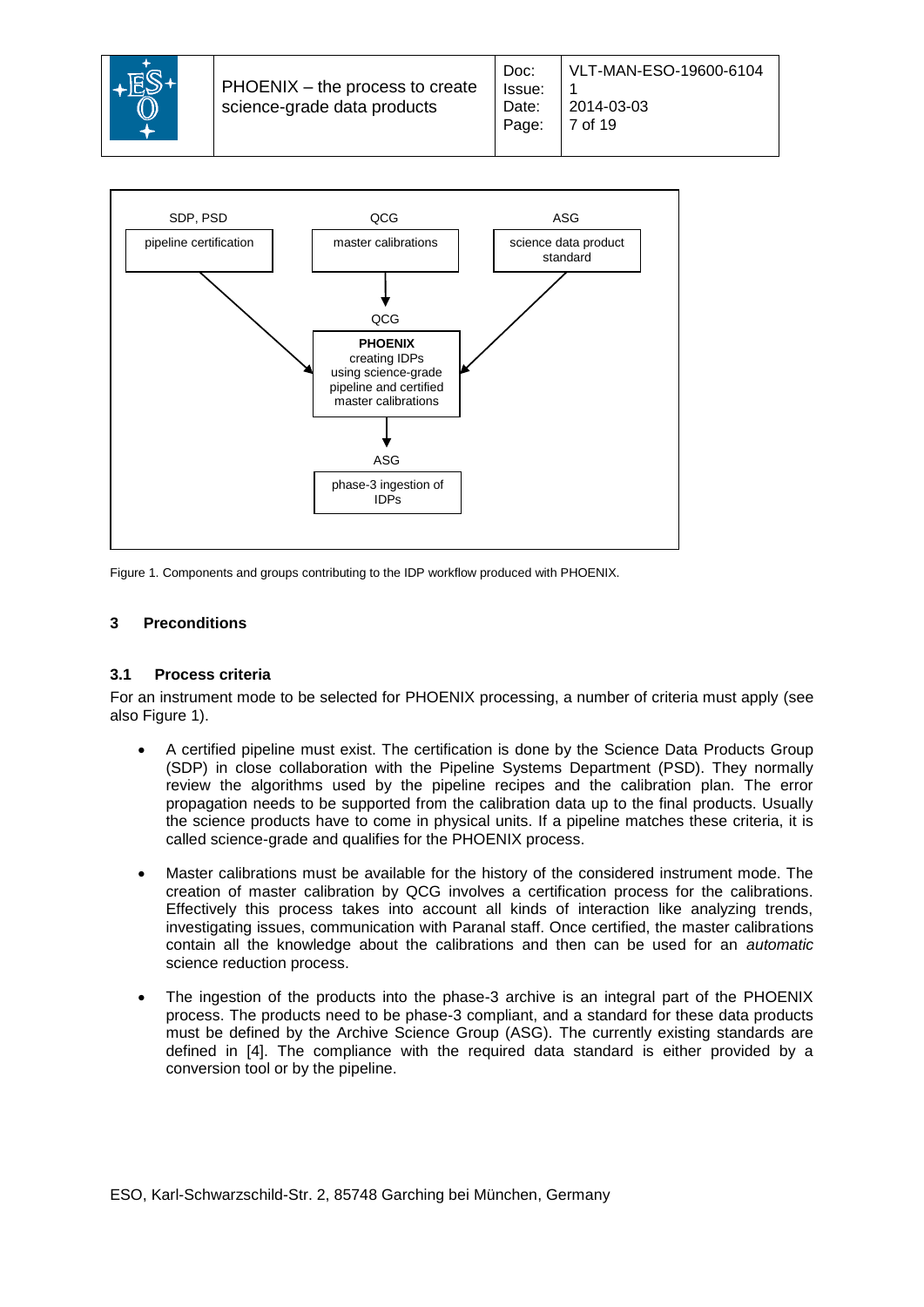

 To be efficient and largely unsupervised, all associations (ABs) between science and calibration products need to already exist. They are harvested from the standard QC workflow. The corresponding master calibrations are downloaded from a central repository. Since the day-to-day quality control of the calibrations is an interactive process and requires frequent investigations and decisions, it is of paramount importance for the PHOENIX process to build upon this work and not repeat the calibration certification process. The easiest way of doing this is to preserve the associations and to re-use the existing master calibrations.

The idea behind PHOENIX is that, if all the beforementioned conditions apply, the processing of science data does not require further decisions: all QC checks have been done, instrument events and data quality issues have been taken into account with the certification/rejection mechanism of the QC review, and the pipeline has been reviewed for quality and stability. Then, the raw science data can be processed to the science-grade level without the need to know the observational constraints, prevailing observing conditions or scientific goals.

This is the processing level of the Internal Data Products (IDPs), in contrast to advanced data products (External Data Products) which are often optimized to their specific scientific goal.

#### <span id="page-7-0"></span>**3.2 Instrument mode selection**

For the PHOENIX process, we consider only selected instrument modes:

- instrument modes with homogeneous and well-known data properties (science data types, calibration plans, headers stable over years);
- instruments with sufficiently demanded modes (we do not aim at completeness but at optimal "return on investment").

So far the PHOENIX process has been implemented for spectroscopic modes only, but there is no principal reason for this constraint<sup>3</sup>. The future strategy for IDPs is described in [1].

 $3$  The selection is based on the certification status of the pipelines and the availability of the phase-3 data standards.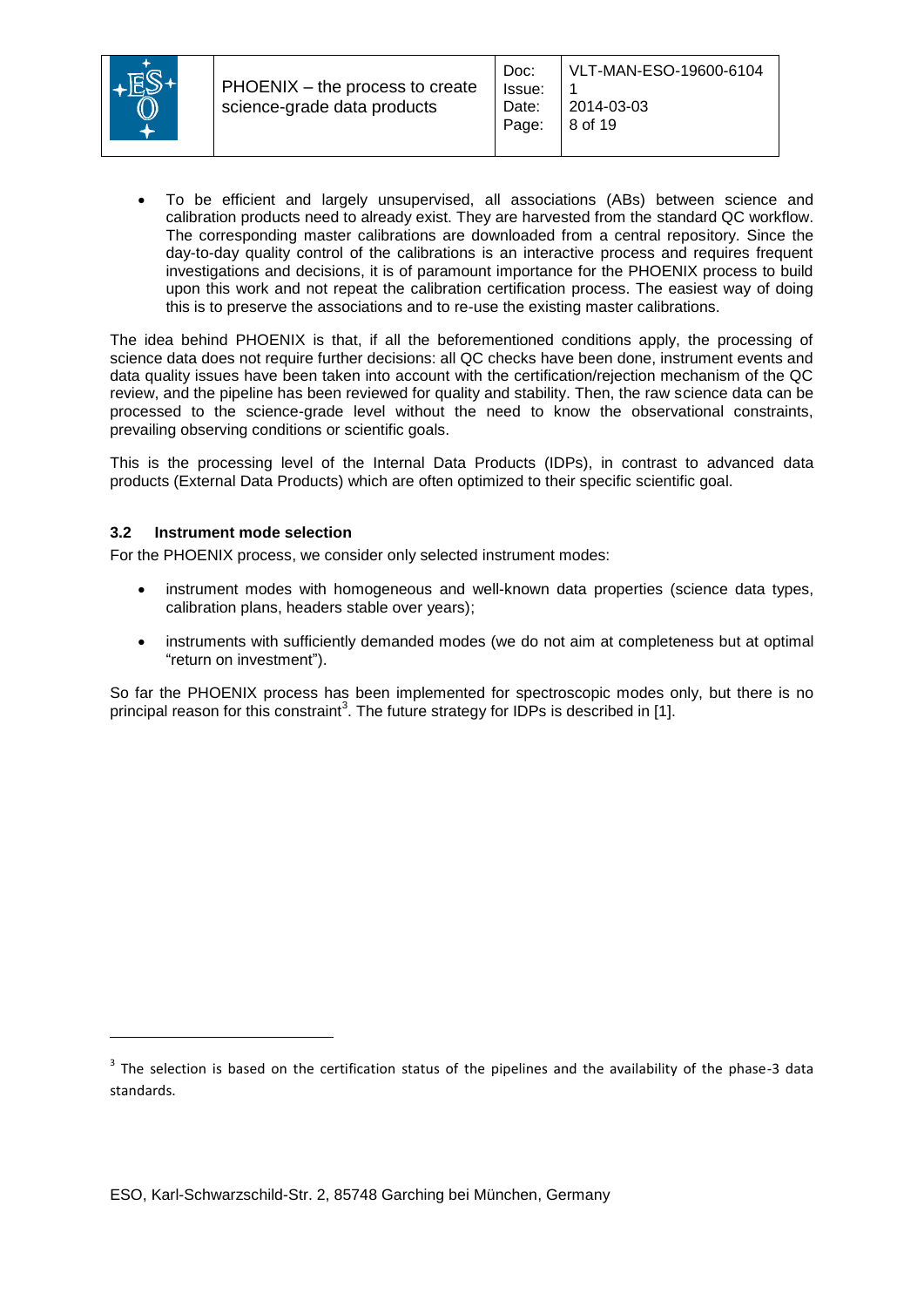

#### <span id="page-8-0"></span>**4 Phoenix: Workflow and tools**

The fundamental unit for the PHOENIX workflow is a full observing date with science data being taken. The workflow for a complete date worth of science data is described in the following [Table 1.](#page-9-0)

The workflow is supported by the workflow tool phoenix*.* This tool is a shell script wrapper around existing tools from the operational *dfos* tool suite<sup>4</sup>.

#### <span id="page-8-1"></span>**4.1 Steps**

l

The first step is the download of ABs from the central repository. For the science ABs this is the QC web server *qcweb*. The exact directory is configured in the configuration file of phoenix. It is the operational directory public\_html/<instr>/logs/<date> where <instr> is the operational instrument name. The ABs have been fed during the historical processing from the day-to-day QC operations.

A logical filter as defined in the configuration file makes sure to select the science data type and possibly setup selected for phoenix, since in general not all science data from a given instrument will be phoenix-supported.

The module for AB editing is important. It brings the historical ABs to a common standard. The historical ABs reflect the history of increasing knowledge, pipeline improvements, calibration plan changes, and association rule modifications. Without such a module, the phoenix processing would e.g. suffer from imperfect early calibration strategies while now better ones are known. Or the ABs would even fail because historical pipeline versions used parameters that are not used by now.

It is in the core of the PHOENIX concept that existing associations, though modified, are accepted *as is*. They are not re-done. This is on purpose and reflects the fact that the historical ABs always contain the correct association to *certified master calibrations*. All known instrument events were taken into account when the historical associations were done. It is the intention of  $phoenix$  to build on that knowledge.

The download modules are purely technical, they help with the efficient, multi-threaded download of raw files and master calibrations before and during the processing.

The processing itself is done on muc08 with the condor system, with up to 30 processing jobs running in parallel. This is true for the pipeline processing itself, as well as for the preparation of the QC reports.

In the QC report step, customized QC parameters and other information (including OB grades and comments) are extracted from the data and inserted into a QC1 database. These parameters are used for the quality control of the PHOENIX process (not of individual products).

The final step is the automatic distribution of the products to their final directories:

• the science product fits files go to the final data directory \${DFO\_SCI\_DIR}/<date>;

<sup>&</sup>lt;sup>4</sup> dfos is documented in the ESO-internal URL [http://www.eso.org/~qc/dfos/.](http://www.eso.org/~qc/dfos/)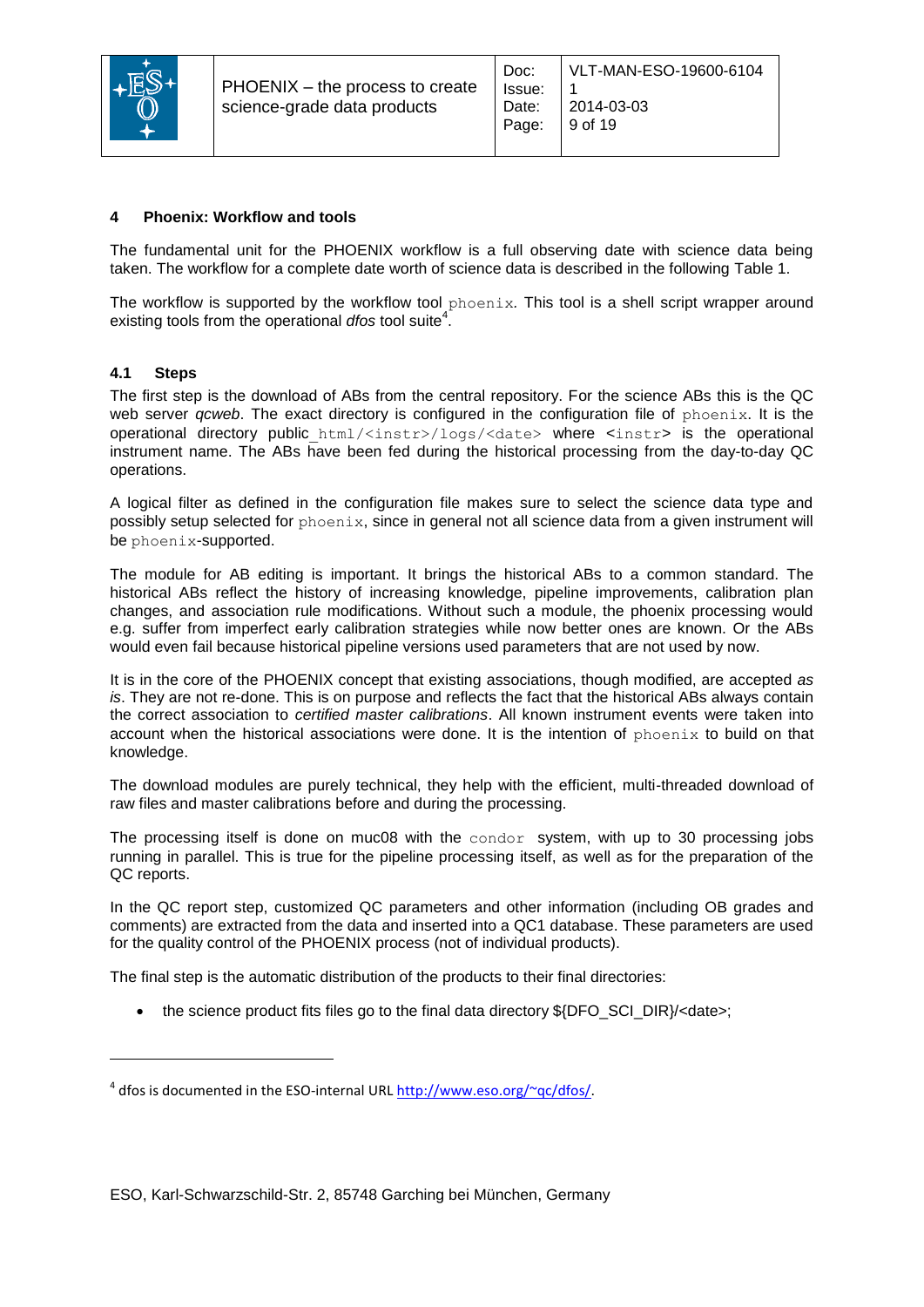

| Part 1: Preparation                                                                   |                                         |                               |                            |  |  |  |  |  |  |
|---------------------------------------------------------------------------------------|-----------------------------------------|-------------------------------|----------------------------|--|--|--|--|--|--|
|                                                                                       |                                         |                               |                            |  |  |  |  |  |  |
| download the science ABs from the central<br>$\bullet$<br>repository                  | phoenix-d<br>$<$ date $>$ -C            | phoenix-d<br><date> -P</date> | phoenix-d<br><date></date> |  |  |  |  |  |  |
| apply the configured filters (on data type, setups)                                   |                                         |                               |                            |  |  |  |  |  |  |
| edit the ABs with a configured plug-in, customized<br>to the instrument mode          |                                         |                               |                            |  |  |  |  |  |  |
| prepare the raw file download, mcalib download,<br>condor <sup>5</sup> execution jobs |                                         |                               |                            |  |  |  |  |  |  |
| Part 2: Execution                                                                     |                                         |                               |                            |  |  |  |  |  |  |
| call the raw download job and the mcalib download<br>job                              |                                         |                               |                            |  |  |  |  |  |  |
| call the AB execution file with condor, in parallel<br>mode                           |                                         |                               |                            |  |  |  |  |  |  |
| call the QC job execution file with condor, in parallel<br>mode                       |                                         |                               |                            |  |  |  |  |  |  |
| refresh the processing monitor                                                        |                                         |                               |                            |  |  |  |  |  |  |
| Part 3: Finishing                                                                     |                                         |                               |                            |  |  |  |  |  |  |
| move all products (fits, logs, plots) to final<br>$\bullet$<br>directories            |                                         |                               |                            |  |  |  |  |  |  |
| rename fits files                                                                     |                                         |                               |                            |  |  |  |  |  |  |
| update statistics, processing monitor<br>$\bullet$                                    |                                         |                               |                            |  |  |  |  |  |  |
| Part 4: Conversion and ingestion                                                      |                                         |                               |                            |  |  |  |  |  |  |
| call conversion tool (if configured)<br>$\bullet$                                     | ingestProducts-m<br>SCIENCE - d < date> |                               |                            |  |  |  |  |  |  |
| call ingestion tool                                                                   |                                         |                               |                            |  |  |  |  |  |  |

<span id="page-9-0"></span>Table 1. Sketch of the workflow for phoenix. The normal flow is the one in the rightmost column. To maximize flexibility, this workflow can be interrupted at defined breakpoints.

<sup>&</sup>lt;sup>5</sup> Condor is the batch-queue system used by QCG to schedule and manage parallel execution of processing jobs. Se[e http://www.eso.org/~qc/dfos/condor.html](http://www.eso.org/~qc/dfos/condor.html) for more.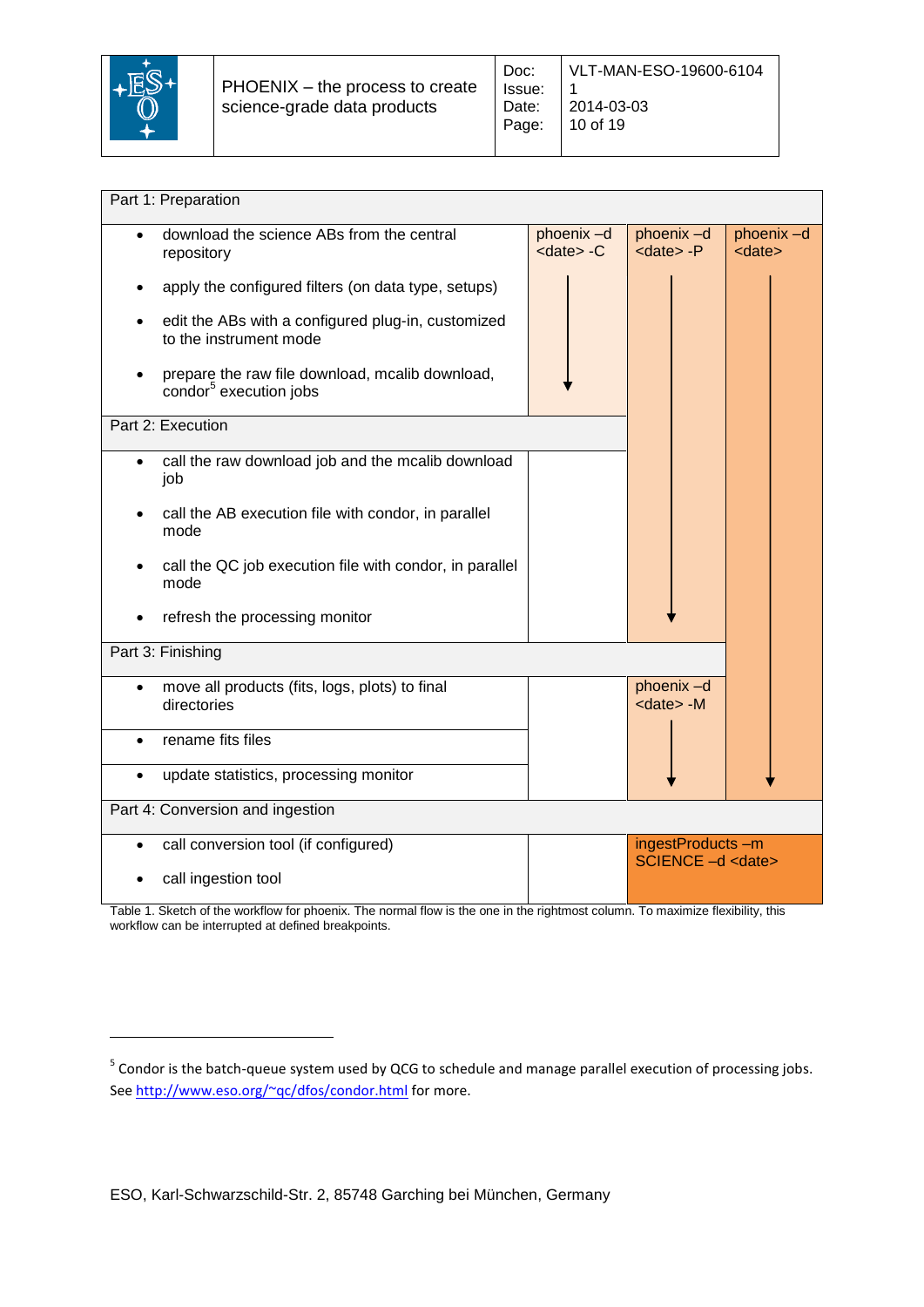

- the log files and modified ABs go to \${DFO\_LOG\_DIR}/<date> and to the *gcweb* server;
- the QC reports go to \${DFO\_PLT\_DIR}/<date> and to the *qcweb* server;
- the fits files are finally ingested as IDPs with the archive Phase 3 infrastructure.

#### <span id="page-10-0"></span>**4.2 Breakpoints**

The workflow has three possible breakpoints [\(Table 1\)](#page-9-0). The first one is after AB download and modification. At that point the QC scientist may want to inspect individual ABs for proper edited content, or execute individual ABs (rather than doing the bulk-processing with phoenix). The workflow tool can stop at that breakpoint $<sup>6</sup>$  with the option  $-C$ . This breakpoint is relevant only in the</sup> commissioning phase of a new phoenix instance.

The second breakpoint is after processing. With option  $-P$ , the workflow tool will stop here<sup>7</sup>. The QC scientist can inspect pipeline products one by one, or fine-tune the QC report or QC1 parameters. If the second breakpoint has been set, the tool can be called later with option –M to resume the final data distribution<sup>8</sup>. Again, this breakpoint is relevant only in the commissioning phase.

The third breakpoint is after the final data distribution. The phoenix tool will always stop here. This breakpoint is needed before the final ingestion of the IDPs, because experience shows that it is a good idea to de-couple processing and ingestion. The ingestion tool might have an issue, or the conversion is not yet properly done, or checks need to be implemented. The conversion into the science data products format (if needed), and the final ingestion are provided by a separate ingestion tool, the standard *dfos* tool *ingestProducts<sup>9</sup>* wrapped around the DFS provided phase-3 ingestion tool.

The phoenix tool called without option can execute the whole workflow in one go, without the first and second breakpoint. This is the standard way of calling it.

The fundamental unit for the workflow execution is a day. The tool can also be called for a full month (parameter –m <month>).

#### <span id="page-10-1"></span>**4.3 The workflow tool phoenix**

The workflow tool phoenix is built around off-the-shelf components from the  $dfos$  tool suite. The main components are:

- createJob (to create the download and execution jobs);
- processAB (the interface to the esorex calls of the pipeline recipe);

l

<sup>8</sup> M stands for *moving* (final distribution).

 $9$  In its version 2.x which is enabled for IDP ingestion. See more under [http://www.eso.org/~qc/dfos/ingestProducts.html.](http://www.eso.org/~qc/dfos/ingestProducts.html)

<sup>6</sup> C stands for (AB) *creation*.

<sup>7</sup> P stands for *processing*.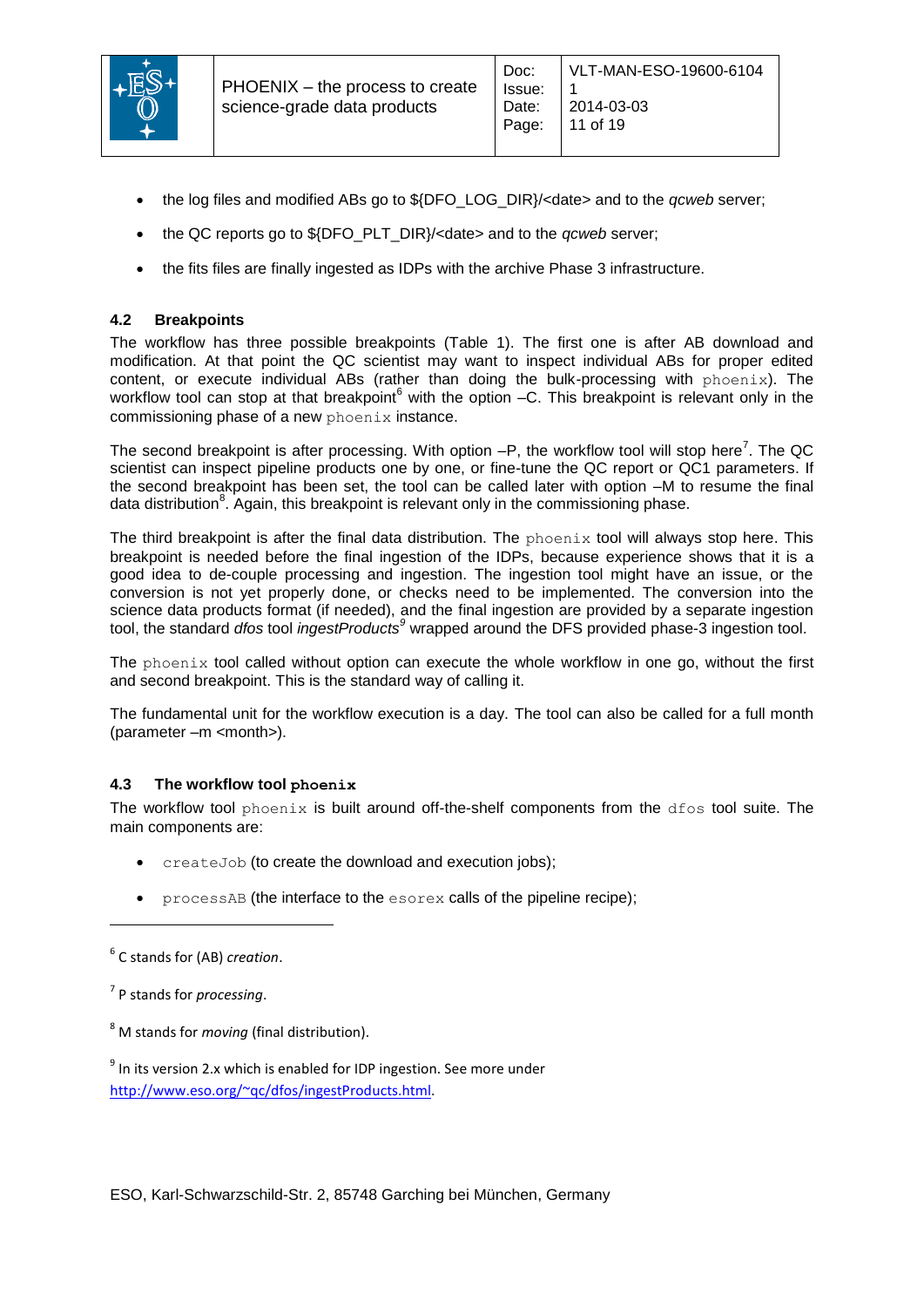

 processQC, scoreQC and the QC scripts for science data (providing the QC reports, QC1 parameters, scoring)

Doc:

- moveProducts (to distribute the pipeline products, logs and plots)
- renameProducts (to rename them to their final product name)

Furthermore there are helper tools like

- ngasClient (download of raw and master calibration files),
- updateAB,
- monitor tools (dfoMonitor, mucMonitor).

For a complete list check the tool documentation<sup>10</sup> and document [3].

On the short side, all versions of used *dfos* need to be frozen, because most *dfos* updates relate to operational changes, while the phoenix environment is decoupled from operations and requires stability. Some unavoidable updates will be needed for the future nevertheless. This will create some additional maintenance workload but it seems minor at the moment.

#### <span id="page-11-0"></span>**4.4 Other tools used**

The bookkeeping of a mass production process is important. It is provided by a customized version of the dfos tool histoMonitor, called phoenixMonitor. It essentially creates a hierarchical set of overview pages<sup>11</sup> that contain daily information about processed ABs, failure or success, setups and modes used and overall statistics. They are essential for controlling the process health.

Metrics of the phoenix process like number and size of created IDPs and execution times are collected and stored in a database. They are monitored on the WISQ monitor<sup>12</sup>.

#### <span id="page-11-1"></span>**4.5 Processing**

l

The multi-core machine muc08 is currently used for the PHOENIX processing. It can process as many as 30 jobs in one go. So far, the available processing power for IDP processing is more than sufficient. To give an impression, the historical batch of the entire UVES-Echelle dataset (2000-2013) took about 5 days of net processing time on muc08, including overheads for data download (but not for ingestion). In [Figure 2](#page-12-1) the cascade performance of a set of XSHOOTER jobs is displayed which took in this example a total of 18.8 min for processing the 85 XSHOOTER science spectra for date 2013- 11-08.

<sup>10</sup> <http://www.eso.org/~qc/dfos/phoenix.html>

<sup>&</sup>lt;sup>11</sup> UVES: http://gcweb/UVESR\_2/monitor/FINISHED/histoMonitor.html; XSHOOTER[: http://qcweb/XSHOOT\\_R/monitor/FINISHED/histoMonitor.html](http://qcweb/XSHOOT_R/monitor/FINISHED/histoMonitor.html)

<sup>&</sup>lt;sup>12</sup> [http://www.eso.org/observing/dfo/quality/WISQ/FULL/trend\\_report\\_products\\_ALL\\_HC.html](http://www.eso.org/observing/dfo/quality/WISQ/FULL/trend_report_products_ALL_HC.html)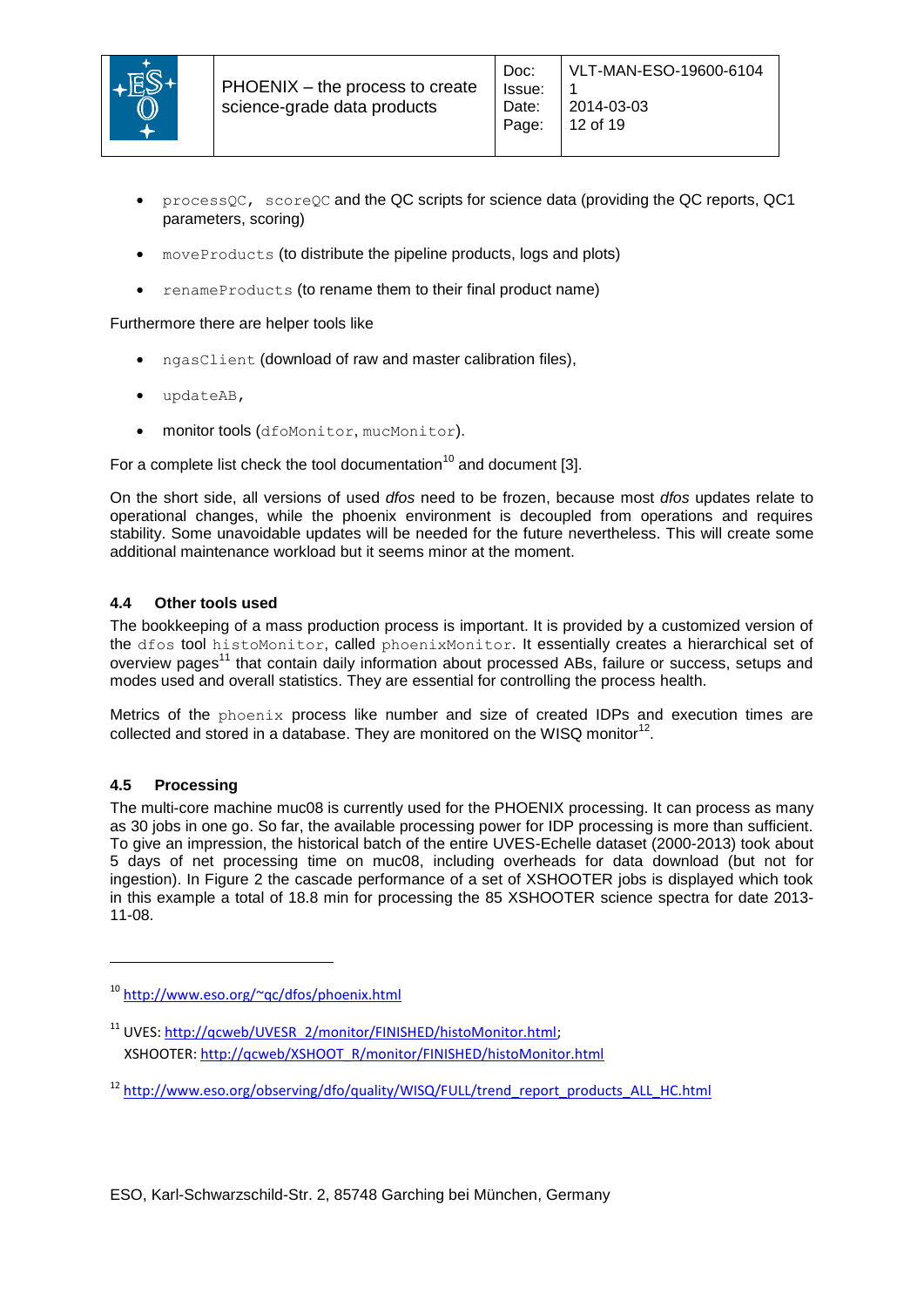

For each instance of PHOENIX, there is one user on muc08. For the current two supported instances, there are users *uves\_ph* and *xshooter\_ph* (where *ph* stands for *phoenix*). There is also the generic user *sciproc* (science processing) managing, among other things, the central tool distribution.



<span id="page-12-1"></span>Figure 2. Processing of a condor batch of 85 XSHOOTER science ABs. Horizontal axis is time in minutes, vertical axis is number of jobs. With each job requiring about 2-4 minutes, the total execution time was 18.8min (including overheads). Green marks the finished jobs, red the scheduled ones, grey the currently used cores (maximum N=30).

#### <span id="page-12-0"></span>**4.6 Data management**

Raw data are downloaded from the archive in up to 10 parallel streams. They are immediately deleted at the end of a *phoenix* day batch. See [Figure 3](#page-13-1) for a complete picture of the *phoenix* data flow.

The master calibrations are also downloaded from the archive in parallel batches. The strategy for their management is different since they can be used for a certain range of days. They are deleted in a moving window of  $+/-$  28 days, meaning if there is a new  $phoenix$  job for a nearby date, it can make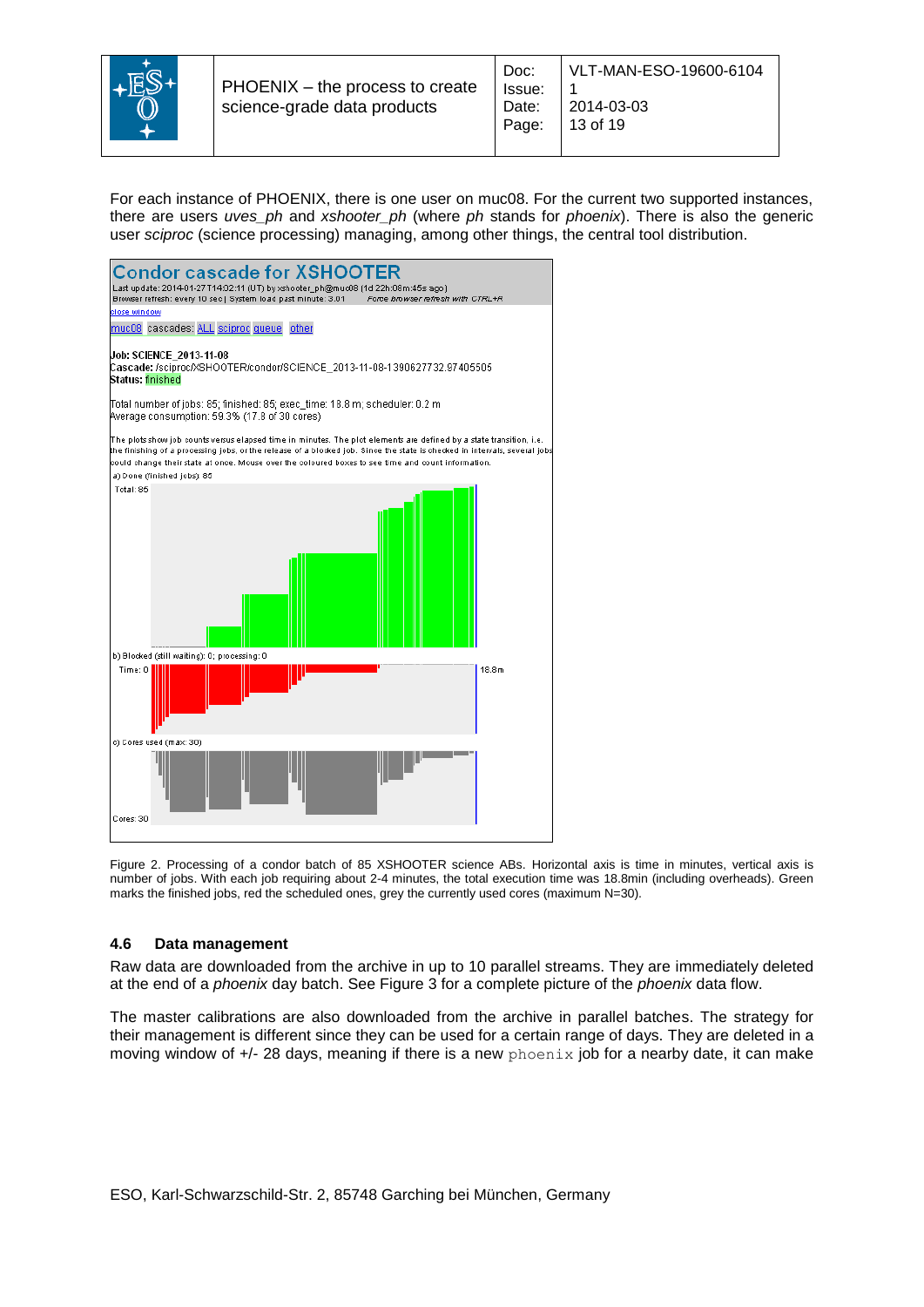



<span id="page-13-1"></span>Figure 3. PHOENIX data flow.

use of the already downloaded masters<sup>13</sup>. If a new date is called which is off the current calibration dates by more than the specified range, then these master calibrations are deleted and the new ones are downloaded. This strategy provides a reasonable and self-organized compromise between quick availability of master calibrations and disk space management.

# <span id="page-13-0"></span>**4.7 Quality control and scoring**

The main components of the quality control are already implemented by the process itself: usage of certified master calibrations, and usage of a certified pipeline. Still, it is very useful to have an automatic quality control of the science data products. There are a few useful QC parameters to be measured and monitored by the phoenix process:

- saturation (normally saturation comes only for parts of the raw file, and the science products can still be potentially useful, provided the saturation is marked somehow);
- for certain observing strategies, products can show negative signal; as for the example of XSHOOTER, negative flux, and a negative SNR, can occur for NODDING or OFFSET observation and indicate an issue with the SKY subtraction, or with the nature of the signal; this cannot be solved by the pipeline and is flagged;
- incomplete templates might indicate an issue related to the observing conditions and therefore are flagged.

On the other hand, a net flux close to zero is not considered a quality issue, since it might correspond e.g. to a valid non-observation, or an emission-line object.

For the flagging phoenix uses the standard scoreQC tool used by the *dfos* suite.

<sup>&</sup>lt;sup>13</sup> They never come strictly day by day but a frequent pattern is that some come daily (like BIAS frames), others every third day (like time-consuming flats), others when conditions are perfect (like standard stars).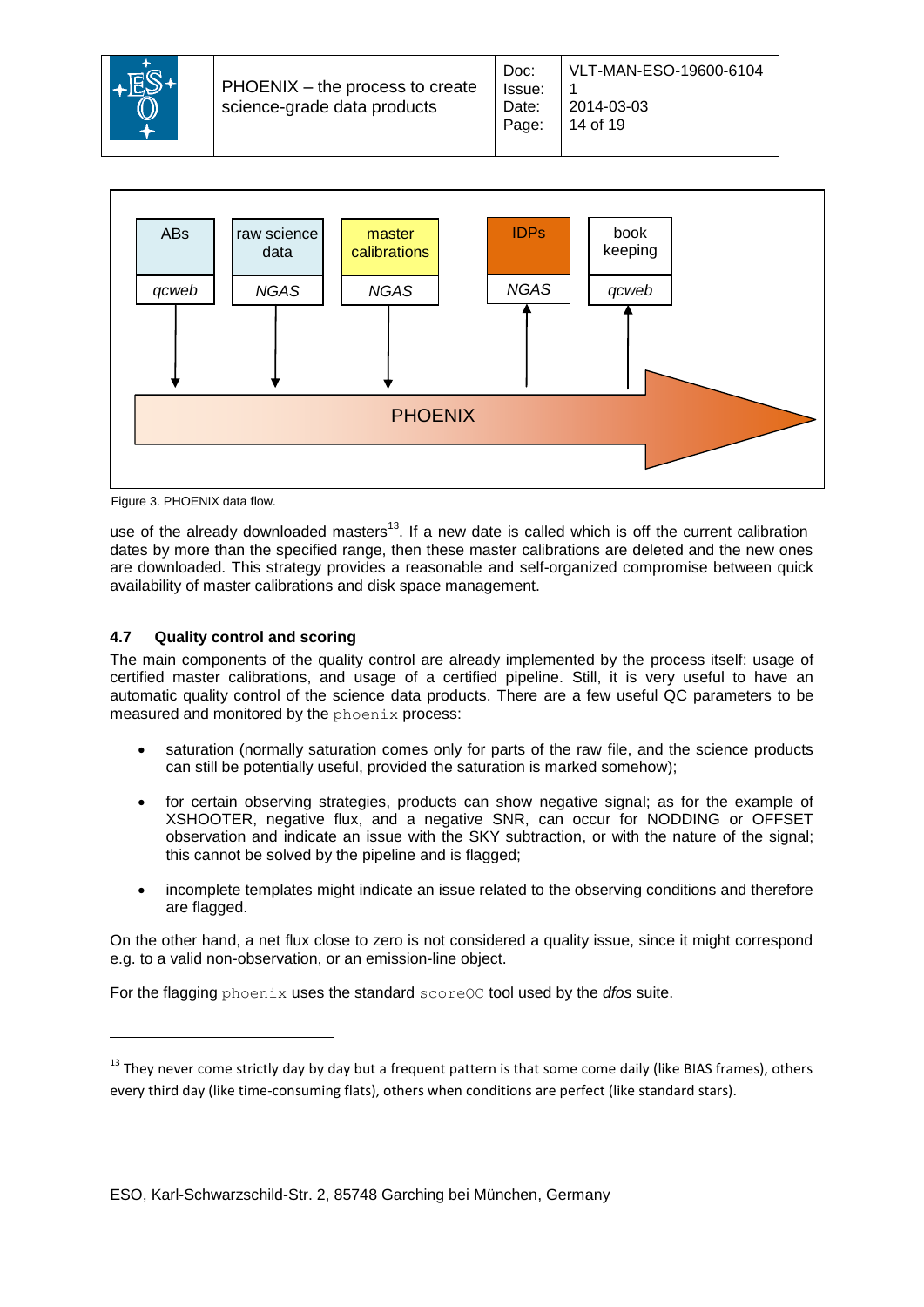

| <b>AB NAME</b>                              |               | ▼ INDEX≑ COMPL≙ AB LOG RECIPE |    |                       | # RAW TYPE              | $\div$ SETUP                        | ♦ AB STATUS P LOG T EXEC+ QC REPORT SCO RE+ COMMENT+ |      |              |                |   |       |                                        |
|---------------------------------------------|---------------|-------------------------------|----|-----------------------|-------------------------|-------------------------------------|------------------------------------------------------|------|--------------|----------------|---|-------|----------------------------------------|
| 0-03-28T23:57:16.631 to                     | <b>SCI001</b> | compl.                        |    | xsh_scired_slit_nod   | BOI SLIT NOD UVE        | 100k/1pt/hg_UVB_1.0x11_SLOT         | <b>OK</b>                                            |      | $3.4 + 0.1$  |                | v | (0/5) |                                        |
| 3HOOT.2010-03-28T23:57:21.832 tpl           | <b>SCI002</b> | compl.                        |    | xsh_scired_slit_nod   | <b>SCI SLIT NOD VIS</b> | 100k/1pt/hg_VIS_0.9x11_SLOT         | <b>OK</b>                                            |      | $6.6 + 0.2$  | : COVE         | v | (0/5) |                                        |
| SHOOT.2010-03-28T23:57:24.912 tol.          | <b>SCI003</b> | compl.                        |    | xsh_scired_slit_nod   | BOI SLIT NOD NIR        | 50.0000000_NIR_0.9x11_SLOT          | <b>OK</b>                                            |      | $2.1 + 0.1$  |                | v | (0/5) |                                        |
| SHOOT.2010-03-29T01:23:13.678 tr            | <b>SCI004</b> | compl.                        |    | xsh_scired_slit_nod   | BOI SLIT NOD UVB        | 100k/1pt/hg_UVB_1.3x11_SLOT         | <b>IOK</b>                                           |      | $2.1 + 0.1$  |                | v | (0/5) |                                        |
| SHOOT.2010-03-29T01:23:18.908 tpl.          | <b>SCI005</b> | compl.                        |    | xsh_scired_slit_nod   | SCI SLIT NOD VIS        | 100k/1pt/hg_VIS_1.2x11_SLOT         | <b>OK</b>                                            |      | $5.2 + 0.2$  | <b>C COVER</b> | v | (0/5) |                                        |
| SHOOT.2010-03-29T01:23:22.080 tpl.ab SCI006 |               | compl.                        | 0K | xsh_scired_slit_nod   | <b>SCI SLIT NOD NIR</b> | 1200.0000000_NIR_1.2x11_SLOT OK     |                                                      |      | PLOG 1.5+0.1 |                |   | (1/5) | more than<br>20000 pixels<br>saturated |
| SHOOT.2010-03-29T02:41:14.694 tpl.a         | SCI007        | compl.                        |    | xsh_scired_slit_nod   | <b>SCI SLIT NOD UVB</b> | 100k/1pt<br>/hg/1x2_UVB_0.8x11_SLOT | OK                                                   | ס וי | $1.7 + 0.1$  |                | v |       |                                        |
| SHOOT.2010-03-29T02:41:19.894_tpl.a         | <b>SCI008</b> | compl.                        |    | xsh_scired_slit_nod   | <b>SCI SLIT NOD VIS</b> | 100k/1pt<br>/hg/1x2_VIS_0.7x11_SLOT | OK                                                   |      | $4.2 + 0.2$  | QC COVER       | v |       |                                        |
| SHOOT.2010-03-29T02:41:22.926 tpl.ab SCI009 |               | compl.                        | 0K | xsh_scired_slit_nod   | <b>SCI SLIT NOD NIR</b> | 1800.0000000_NIR_0.6x11_SLOT OK     |                                                      |      | PLOG 1.4+0.1 | QC             |   | (1/5  | more than<br>20000 pixels<br>saturated |
| SHOOT.2010-03-29T03:58:44.839.ab            | <b>SCI010</b> | compl.                        |    | xsh_scired_slit_stare | SCI SLIT STARE U'       | 400k/1pt/lg_UVB_0.5x11_SLOT         | 0K                                                   |      | $1.9 + 0.2$  |                | v | (0/3) |                                        |
| SHOOT.2010-03-29T03:58:50.100.ab            | <b>SCI011</b> | compl.                        |    | xsh_scired_slit_stare | SCI SLIT STARE V        | 400k/1pt/lg_VIS_0.4x11_SLOT         | <b>OK</b>                                            |      | $4.1 + 0.2$  |                | v | (0/3) |                                        |
| SHOOT 2010-03-29T03:68:62.908.al            | <b>SCI012</b> | compl.                        |    | xsh_scired_slit_stare | BOI SLIT STARE N        | 1.0000000_NIR_0.4x11_SLOT           | 0K                                                   |      | $1.4 + 0.2$  |                | v | (0/3) |                                        |
| SHOOT.2010-03-29T03:59:42.795 tol           | <b>SCI013</b> | compl.                        |    | xsh_scired_slit_nod   | BOI SLIT NOD UVB        | 400k/1pt/lg_UVB_0.5x11_SLOT         | <b>OK</b>                                            |      | $6.4 + 0.2$  |                | v | (0/5) |                                        |
|                                             | <b>SCI014</b> | compl.                        |    | xsh_scired_slit_nod   | BOI SLIT NOD VIS        | 400k/1pt/lq VIS 0.4x11 SLOT         | 0K                                                   |      | $11.7 + 0.3$ |                | v | (0/5) |                                        |
| SHOOT.2010-03-29T03:59:51.137 tol.          | <b>SCI015</b> | compl.                        |    | xsh_scired_slit_nod   | SCI SLIT NOD NIR        | 2.0000000 NIR 0.4x11 SLOT           | 0K                                                   |      | $2.2 + 0.2$  |                | v | (0/5) |                                        |

<span id="page-14-0"></span>Figure 4. Processing monitor for XSHOOTER, scores and comments provided by *phoenix*.

For the UVES phoenix process only saturation is scored. For XSHOOTER the scoring scheme is more advanced: it scores up to seven parameters, includes them in a score flag and writes it as a 7-bit character into the product headers<sup>14</sup>. There is also some automatic, score-based commenting which helps to mark potential issues on the processing monitor [\(Figure 4\)](#page-14-0). For future instruments, the scoring scheme will be customized as well.



<span id="page-14-1"></span>Figure 5. PHOENIX QC parameters and process health. Mean SNR vs. mean counts, for all XSHOOTER VIS arm spectra between 2010 and 2012-12-31, high-gain, slit 0.9x11 dataset (with 1x1 or 1x2 binning). This plot helps monitoring the health of the extraction procedure. From [2].

<sup>&</sup>lt;sup>14</sup> The score flags cannot be displayed on the archive interface but they are accessible in the header of the downloaded files.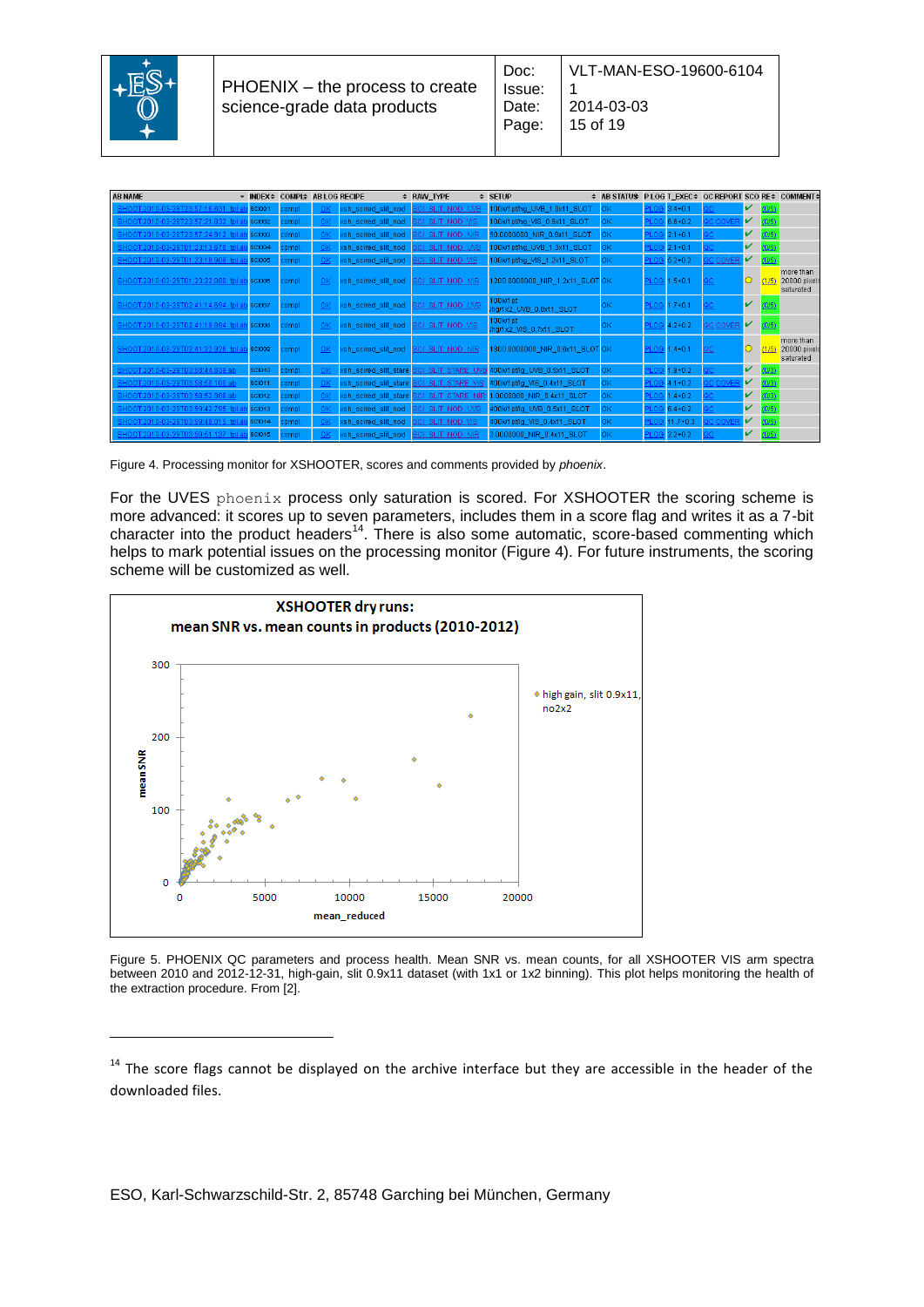

With the QC parameters it is possible to monitor the overall quality of the phoenix process for a given instrument. One of the most important quality parameters for spectroscopic products is the signal-tonoise ratio (SNR) that can be plotted versus the mean signal of the input data in order to monitor the extraction quality (see [Figure 5](#page-14-1) and document [2]). This parameter constituting a square-root law, demonstrates the health of the extraction, and more generally, reduction algorithms.

The QC1 parameters are inserted into a QC1 database table (specific for each instance of the PHOENIX process).

#### <span id="page-15-0"></span>**4.8 Previews**

Related to quality control and scoring is the production of QC reports which provide mainly a preview of the final product [\(Figure 6,](#page-15-1) [Figure 7\)](#page-16-2). They are useful to assess e.g. the quality of the flux calibration, and for the investigation of outliers.



<span id="page-15-1"></span>Figure 6. QC report for the UVES IDPs, with the flux-calibrated spectrum, the error file, close-up windows and QC parameters.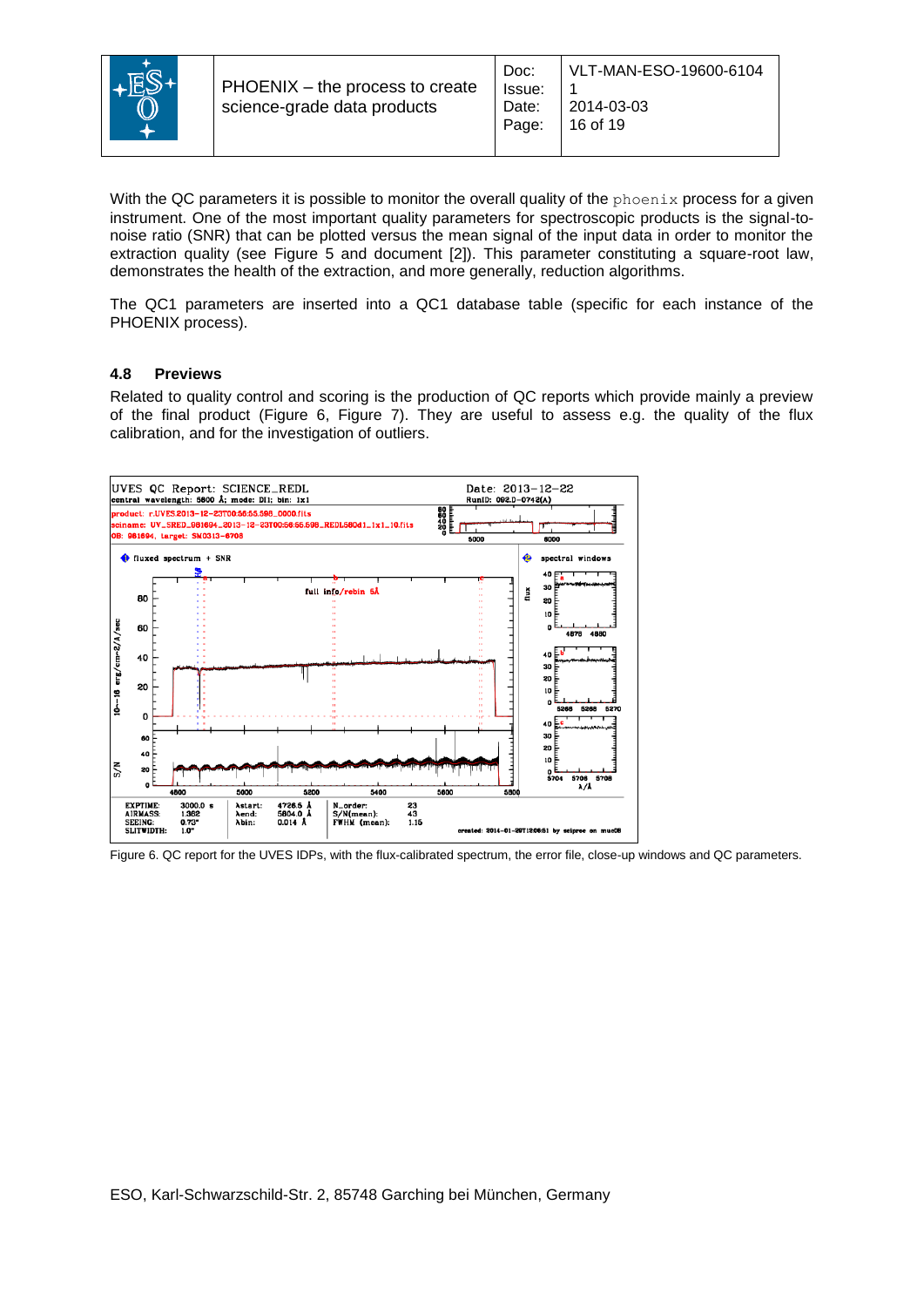



<span id="page-16-2"></span>Figure 7. QC report for the XSHOOTER IDPs, with an overview of a VIS-arm spectrum, the SNR, close-up spectral window, and QC parameters. More in [2].

#### <span id="page-16-0"></span>**4.9 Process monitor**

The process monitor for the PHOENIX process is provided by the tool phoenixMonitor. It displays an overview of all so far processed dates, with a hierarchical scheme in which one can start from an annual overview and cascade down to individual products, their QC flags, pipeline logs or previews.

#### <span id="page-16-1"></span>**4.10 Product ingestion**

The IDPs as generated by phoenix are finally ingested by the ingestion-tool which is part of the phase-3 infrastructure. The final selection which product(s) to be ingested depends a bit on the instrument mode. A common pattern is to have the flux-calibrated product (if available), the corresponding error, sky spectrum (if available), quality flag (same), in one single multi-column table which constitutes the IDP. Inclusion of ancillary files into the data package is supported by defining appropriate header keywords. The ingestion is fully automatic and is started as a batch, typically for a full month. This is the last step in the workflow, see [Table 1.](#page-9-0)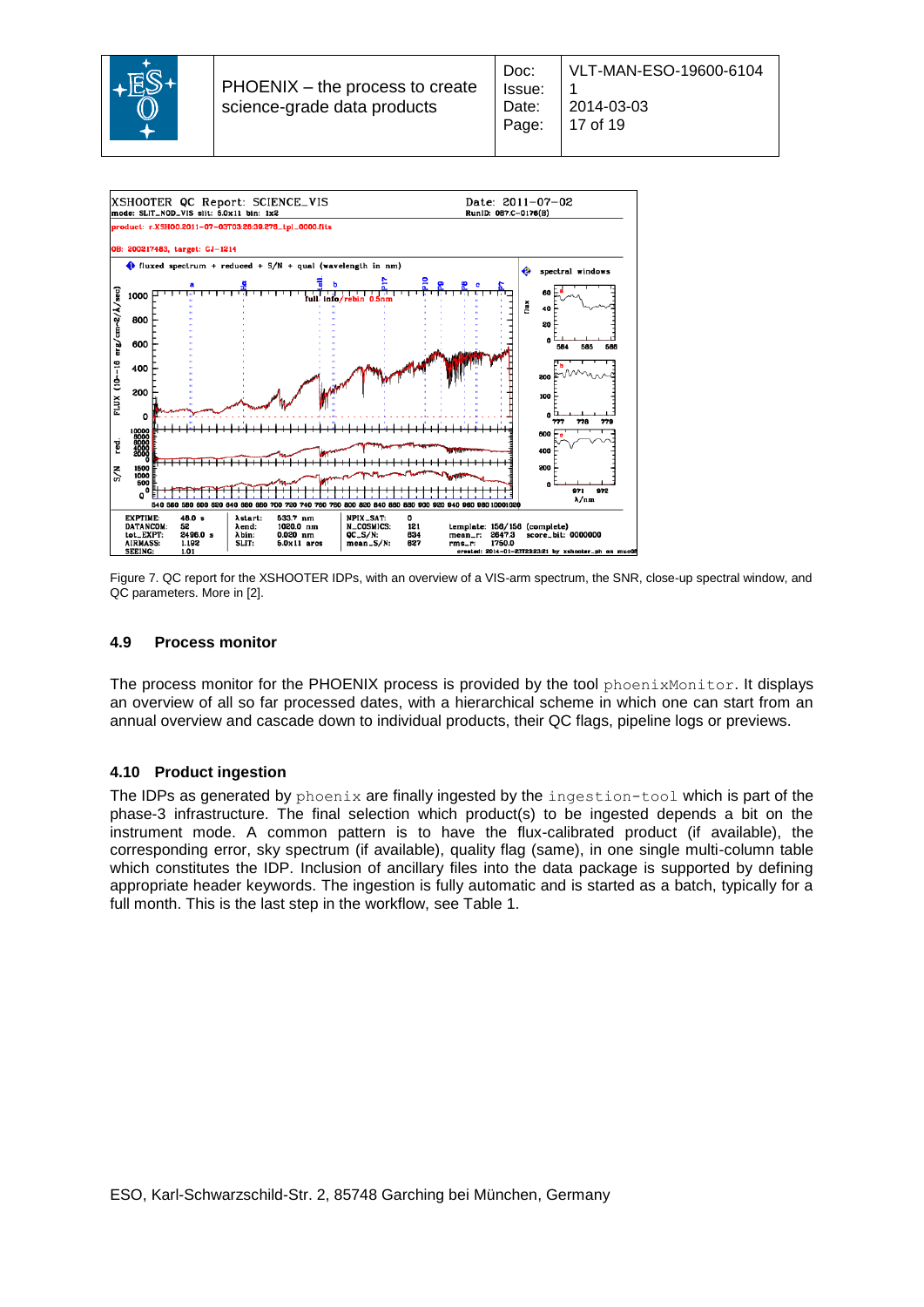

# <span id="page-17-0"></span>**5 Day-to-day processing (stream) vs. history processing (batch)**

The typical PHOENIX project has two parts: a batch related to the processing of the historical (so far accumulated) data, and a stream related to the processing of the current data.

The batch processing is done entirely detached from the current data stream. It is executed as a project, with an exploration phase (exploration of the data history, investigation of the backwards compatibility of the pipeline and of the ABs), and a mass-production phase. It is important to have a monitoring of the product data quality, in the above sense of a process quality.

The stream processing can be seen as part of the operational workflow of a QC scientist. As soon as a month worth of calibration data has been completely finished, with all master calibrations certified and archived, a new monthly phoenix batch can be called. This seems a good compromise between the requirement "calibrations first" for the QC scientist, and the commitment to deliver IDPs close in time to the community. The latter commitment is a relaxed one anyway since the data will be accessible to the PIs only for the first year.

#### <span id="page-17-1"></span>**6 Supported instruments**

l

Currently there is the UVES Echelle (slicer and non-slicer) process operational<sup>15</sup>. Next the  $XSHOOTER$  IDPs will follow, with their dry runs already finished<sup>16</sup>. The currently planned next steps are listed in the IDP deployment plan [1].

<sup>15</sup> Monitored under [http://qcweb/UVESR\\_2/monitor/FINISHED/histoMonitor.html.](http://qcweb/UVESR_2/monitor/FINISHED/histoMonitor.html)

<sup>&</sup>lt;sup>16</sup> Progress under [http://qcweb/XSHOOT\\_R/monitor/FINISHED/histoMonitor.html.](http://qcweb/XSHOOT_R/monitor/FINISHED/histoMonitor.html)